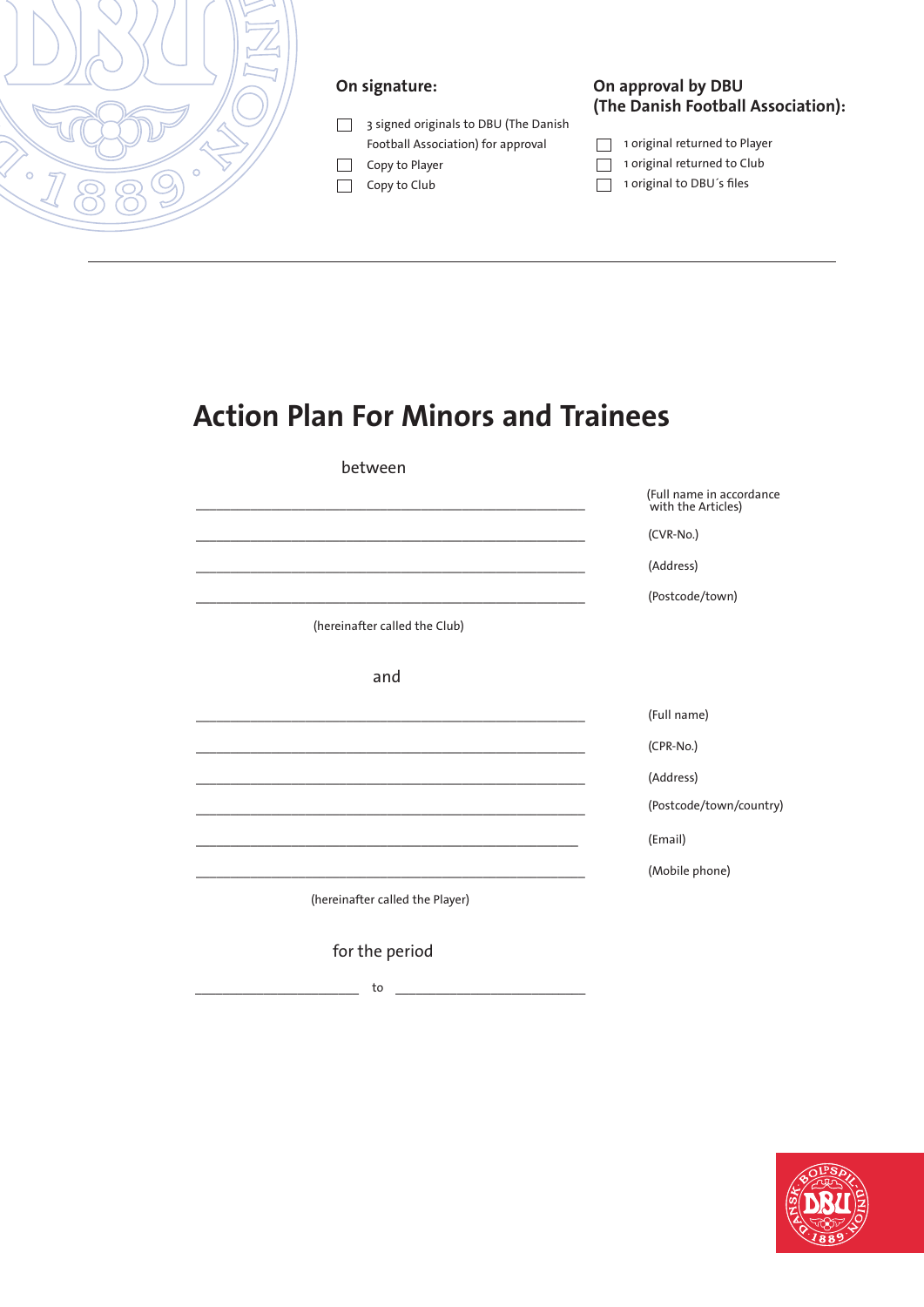### **Education:**

Highest education completed:  *(degree, field, place and grade point average):*  $\overline{\phantom{0}}$ 

Current education:

Flexible agreements/ measures:

Contact at school:

Expected date of completion of current education:

Challenges which should be dealt with/given attention:

Plans/dreams about further education:

Conditions which must be fulfilled to realise plans/dreams concerning further education:

I will take the following actions/i will focus on (what and when):